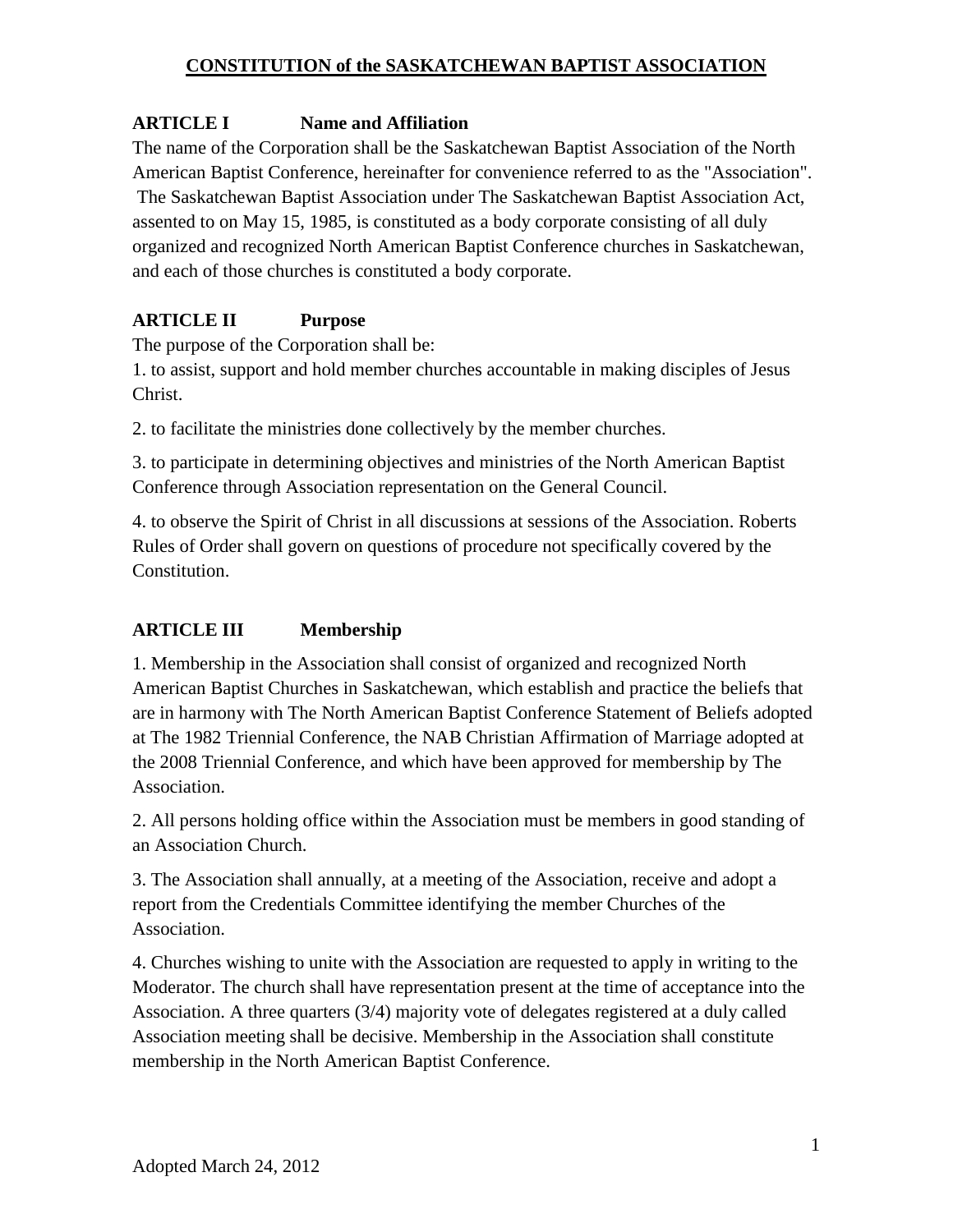5. The Association shall have the right to withdraw the hand of fellowship from a church charged with departing from Scriptural teachings and commonly accepted Baptist practices. Such action shall be taken only after a thorough investigation and after all attempts at reconciliation have been made. A three quarters (3/4) majority vote of delegates registered at a duly called Association meeting shall be decisive.

6. Any member church may withdraw from the Association by church action and notification in writing to the Secretary. The request shall then be presented at a Meeting of the Association for consideration and/or ratification. The Executive Team or the member Churches at a meeting of the Association may request further explanation from the church.

7. Representation at business meetings shall include the following:

a) every member church shall be entitled to one delegate for every ten (10) members or fraction thereof for the first one hundred (100) members, and thereafter one delegate for every fifty (50) members or fraction thereof.

b) every person on the pastoral staff of an Association church is a delegate.

c) Conference personnel are to be recognized as delegates.

d) all elected officers of the Association are to be recognized as delegates

8. A quorum of members is present at a meeting of the members when at least twenty (20) duly recognized delegates representing at least 51% of the member churches are present at the meeting in person.

## **ARTICLE IV Meetings**

1. The delegates of the churches of the Association shall meet twice annually at dates predetermined and announced to the churches to conduct the business of the Association.

2. One meeting shall be held in the winter and one in the fall, and shall be hosted by one of the churches.

3. Other meetings may be called from time to time as need arises by the Executive committee.

4. In all the meetings, Roberts Rules of Order shall govern on questions of procedure not specifically covered by the Constitution.

# **ARTICLE V Regional Minister**

1. The Regional Minister shall come to office by Conference appointment, upon counsel and recommendation of the Association.

2. He shall supervise the Association, working with pastors and churches and the Conference to coordinate the efforts of our joint ministry.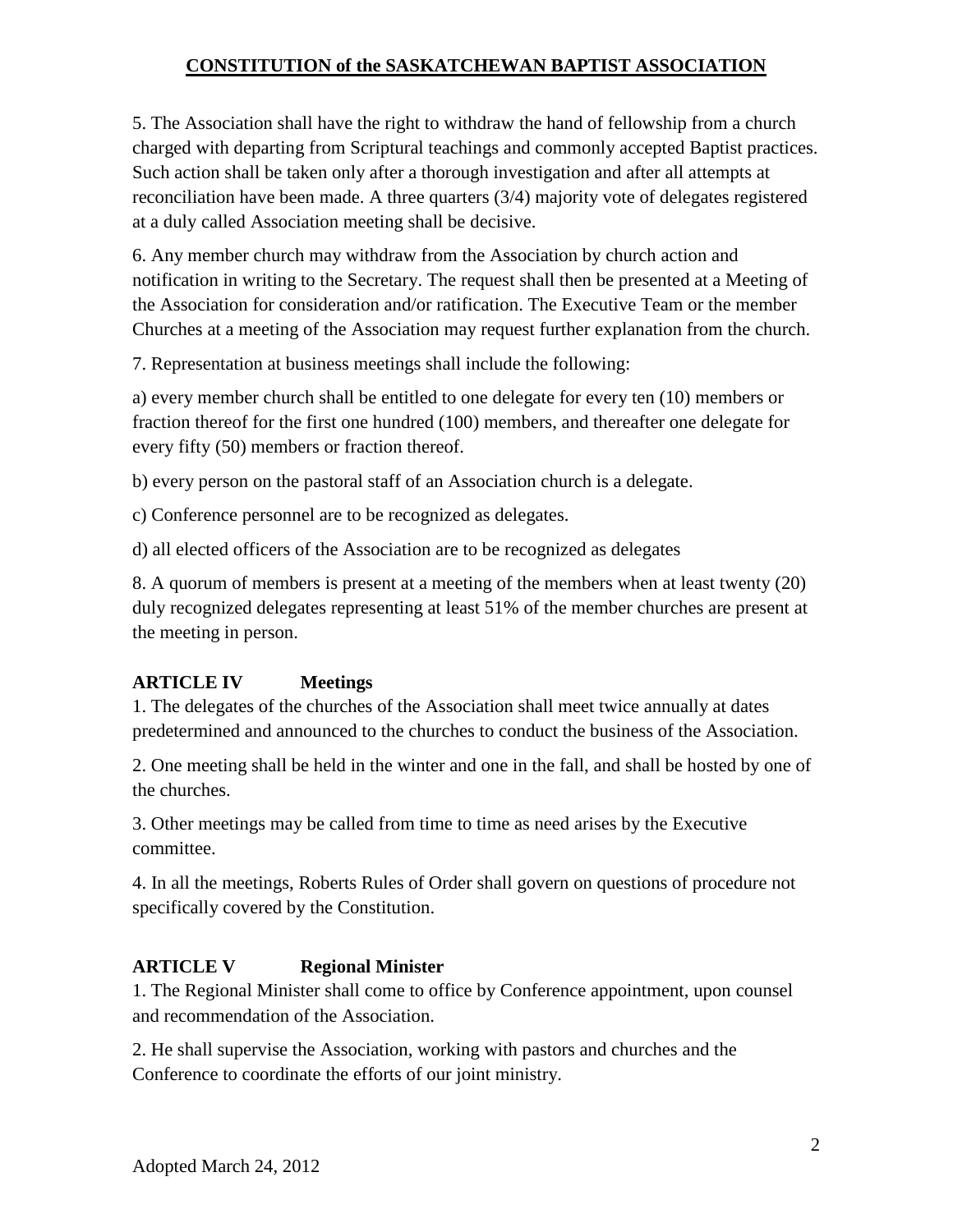3. He shall be considered ex-officio on all committees and boards of the Association, with right of debate and vote.

4. He shall be automatically recognized as a delegate with voting privileges at the Association sessions.

5. He shall be a voting member of the Association Executive and Leadership Team.

# **ARTICLE VI Elected Officers and Committees and Tenure of Office**

1. The elected positions shall be:

- a) Moderator
- b) Vice-Moderator
- c) Secretary
- d) Treasurer
- e) Youth Chairman
- f) Camp Board Chairman
- g) Up to 2 Members at Large
- h) Women's Ministry President
- i) Credentials Committee Members (3)
- j) Camp Board Secretary
- k) Camp Board Treasurer

The above officers, with the exception of the Credentials Committee Members, shall be elected for two (2) year terms. The terms of the Moderator, the Treasurer, the Camp Board Chairman, the Camp Board Secretary, and a Member At Large shall be staggered with the terms of the Vice Moderator, the Secretary, the Youth Chairman, the Camp Board Treasurer, and the other Member at Large.

2. It is recommended that the moderator and vice moderator alternate between layperson and clergy.

3. The Credentials Committee, consisting of three (3) members, shall be elected for three year staggered terms. It shall appoint its own officers.

4. No person shall serve in the same elected office for more than six (6)

consecutive years, with the exception of the Association Treasurer and GSBC Treasurer, who will not be subject to term limits.

5. If an office becomes vacant, the Executive Team shall be authorized to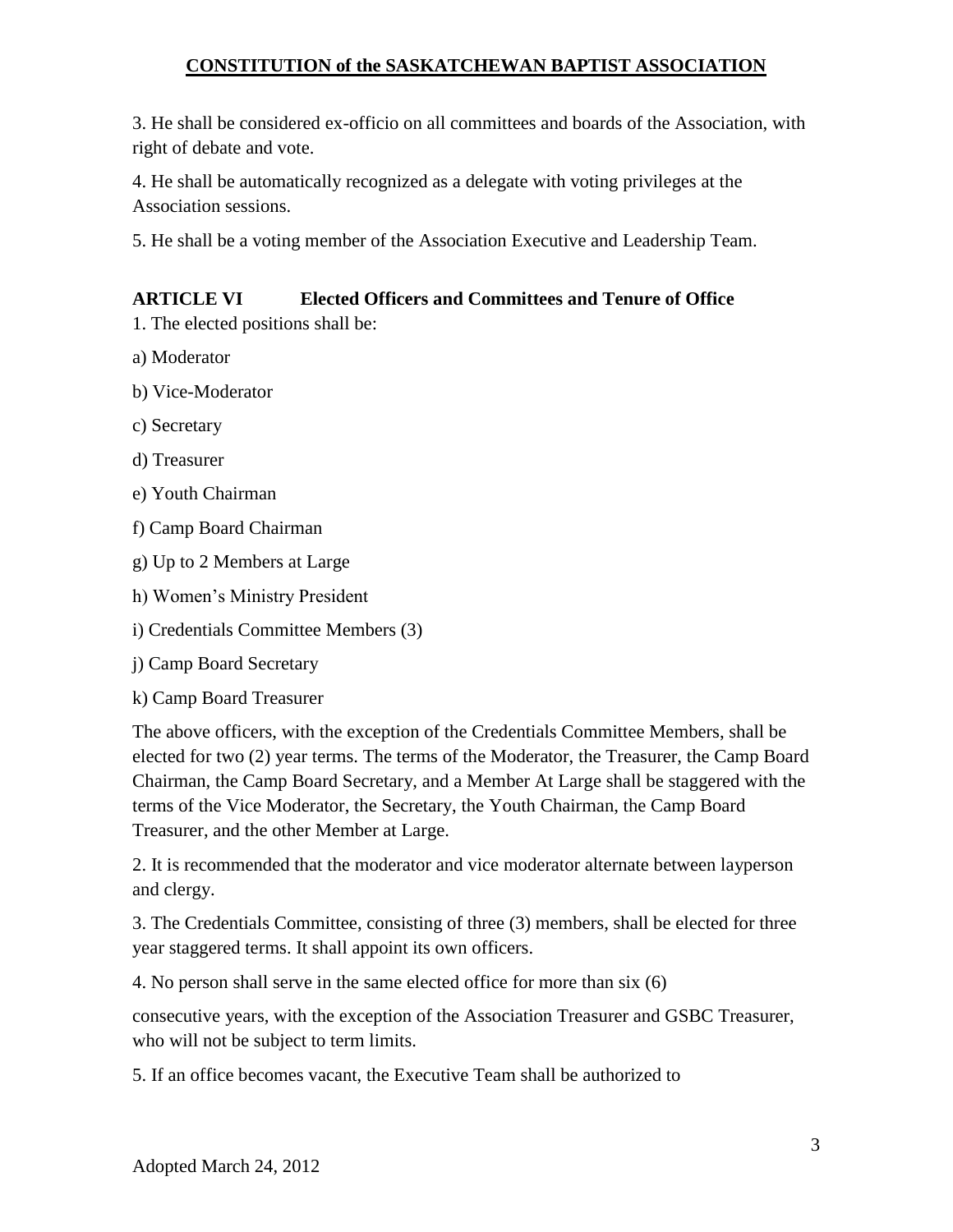appoint an interim officer to fill the vacancy until the next Annual Meeting of the Association.

6. The Women's Ministry President shall be elected by the Women's Ministry of the Association at their annual meeting and ratified by the Association at its Annual Meeting.

## **ARTICLE VII Duties of Elected Officers**

1. The Moderator:

a) shall have the general oversight of the work of the Association and shall conduct all business meetings according to parliamentary procedures.

b) shall serve as an ex-officio member of all committees within the Association, with right of debate and vote. He shall serve as the Chairman of the Executive Team and the Association Leadership Team. In the event that he is unable to attend, he shall appoint an alternate from the Association Leadership Team.

c) shall be the Representative to the General Council of the North American Baptist Conference. In the event he is unable to attend, he shall appoint an alternate from the Association Leadership Team.

d) shall be a member of the Executive Team for one (1) year after his term expires, to serve in an advisory capacity, without vote.

2. The Vice-Moderator:

a) shall take the place of the Moderator in his absence or at his request.

b) shall be a member of the Association Executive Team.

c) shall appoint and oversee the Balloting and Scrutineers Committee.

3. The Secretary:

a) shall keep a record of all proceedings of the Association.

b) shall serve on the Executive Team and record the minutes of both the

Executive Team and the Association Leadership Team meetings.

c) shall send a copy of the Association, Executive Team, and Association Leadership Team minutes to each team member and each Association member church. The Secretary shall be the official corresponding officer for the Association as directed by the Executive Team.

d) shall supply the North American Baptist Conference office with such Association information as they may require.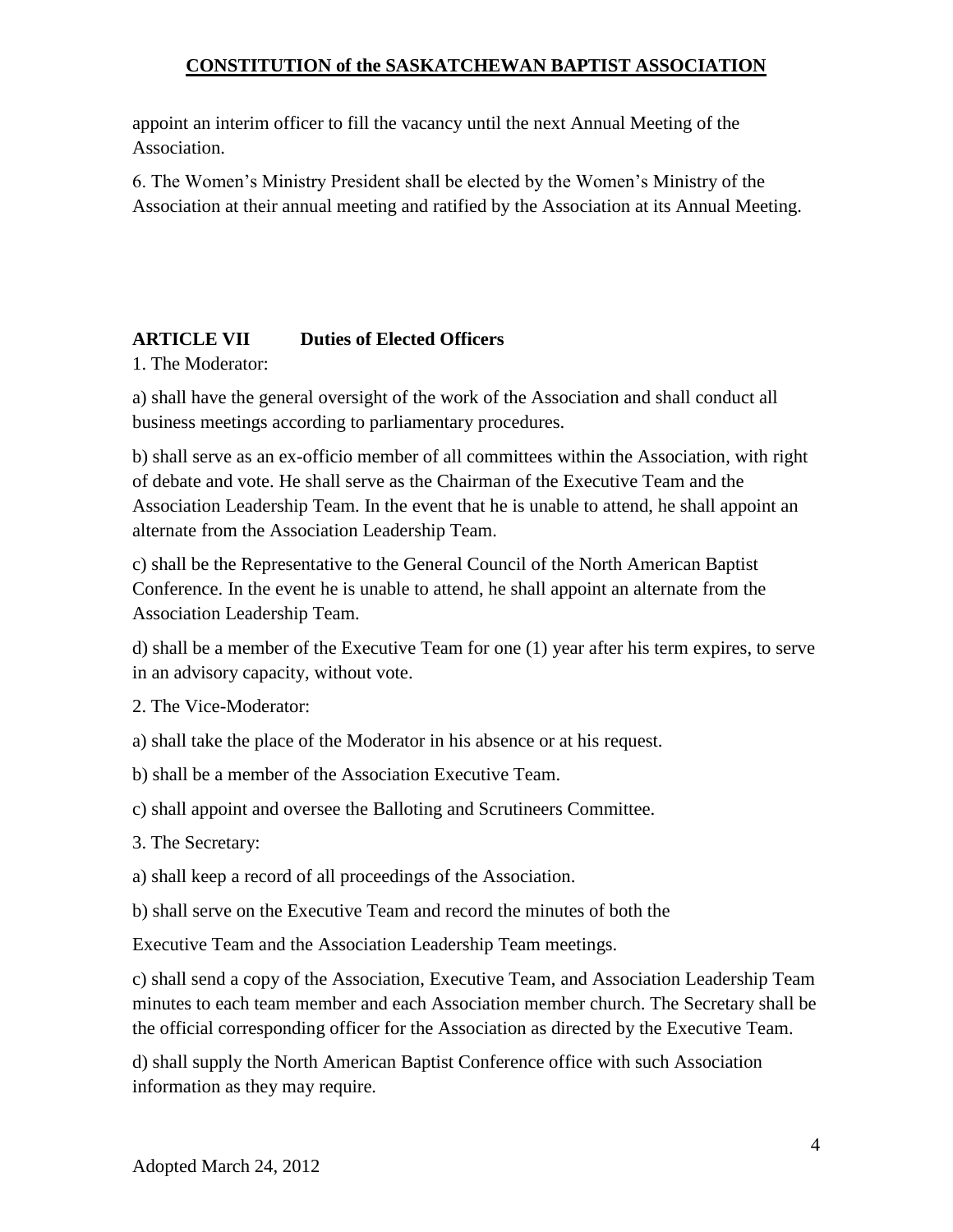#### 4. The Treasurer:

a) shall receive and disperse all funds as directed by the Association and its Executive Team, keeping accurate records thereof.

b) shall present a printed financial report at the Association business meetings and interim reports at Executive Committee meetings.

c) shall forward, as authorized by the Association, all funds as designated.

d) Any expenditures exceeding 10% of budget item or category must have approval of the Executive Team.

e) shall have all books ready for auditing prior to the Annual Meeting of the Association and ensure that the audit is completed.

f) shall serve as a member of the Executive Team.

5. The Youth Chairman:

a) shall promote and coordinate the interests of the individual Baptist Youth Groups in the member churches through correspondence, visitation and youth activities.

b) shall serve as a member of the Association Leadership Team.

6. The Good Spirit Bible Camp Board Chairman:

a) shall chair the camp board and shall be responsible to report to the Association.

b) shall organize the camp board and be responsible to report to the Association.

c) shall ensure the mission and vision of GSBC are fulfilled.

d) shall serve as a member of the Association Leadership Team.

e) shall serve one year following their term of office as "Past Chairman" in a non-voting, advisory role.

7. The Members At Large

a) may be assigned portfolios by the Executive Team.

b) shall be a member of the Association Leadership Team.

8. The Camp Board Secretary

a) shall fulfill their duties as outlined in the policy and procedures manual of GSBC.

9. The Camp Board Treasurer

a) shall fulfill their duties as outlined in the policy and procedures manual of GSBC.

#### **ARTICLE VIII Duties of Elected Committees**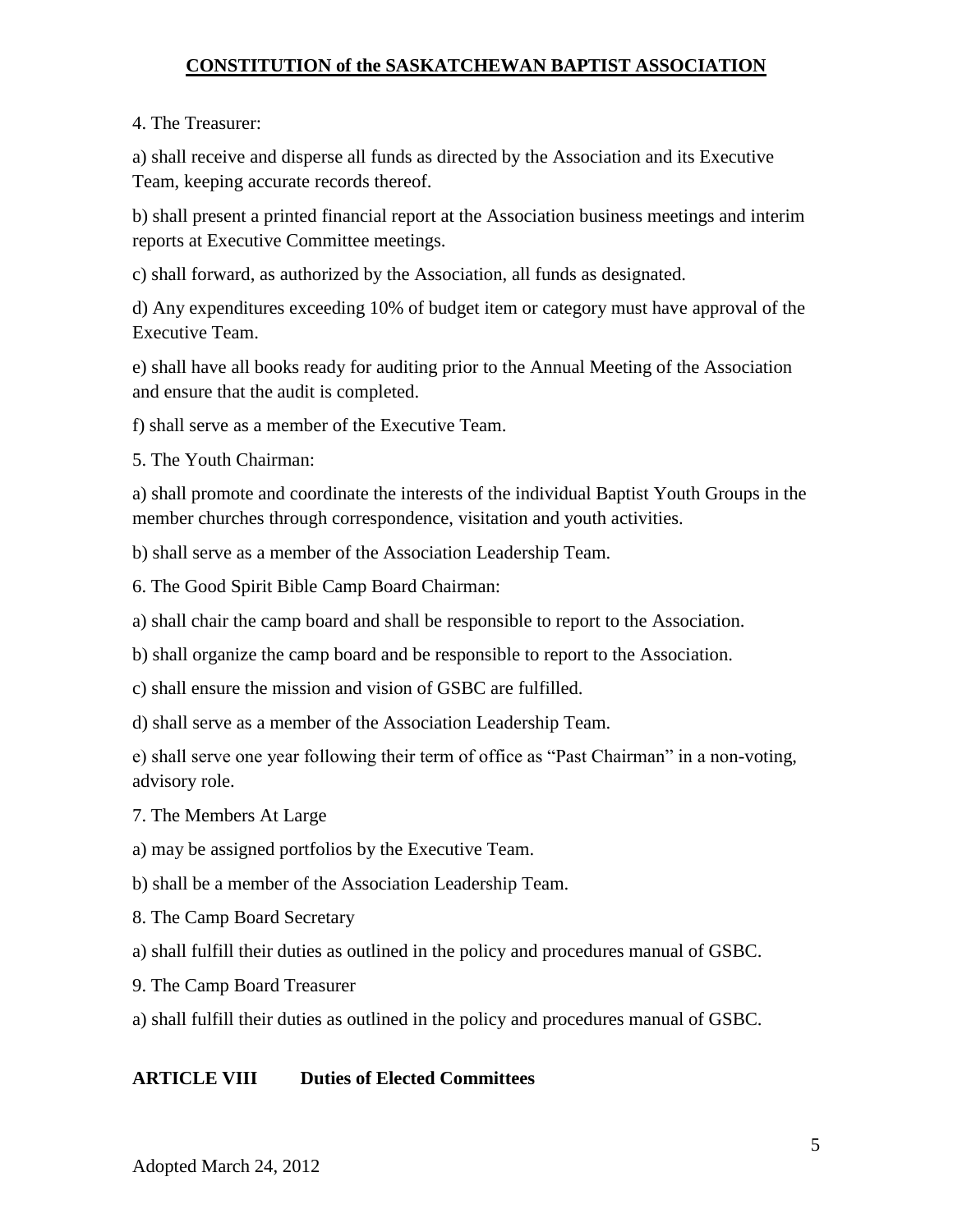1. The following guidelines shall be followed by all board and committees -whether elected or appointed - of the Association.

a) As an example of the Biblical directive to keep the Lord`s Day holy, The Association, and all of its boards and committees - whether elected or appointed - shall endeavour to refrain from meeting on Sundays.

b) The Association boards and committees - whether elected or appointed - shall, at all times, be at arms-length.

c) All members of Association boards and committees - whether elected or appointed shall be members in good standing of an Association church.

d) A husband/wife shall not succeed the other on any specific Association board or committee.

e) No Association member church shall, at any time, have more than one-third (1/3) of the members of any specific Association board or committee.

2. The Association Executive Team:

a) shall consist of:

- 1. the Moderator
- 2. the Vice-Moderator
- 3. the Secretary
- 4. the Treasurer
- 5. the Regional Minister

b) shall be responsible for handling the day to day functions of the Association.

c) shall meet at least four times per year, or as often as deemed necessary.

d) a quorum for such meetings shall be 51% of the Executive Team members.

e) shall make a full report of all activities and decisions at the next scheduled Leadership Team meeting.

3. The Association Leadership Team:

a) shall consist of:

- 1. the Executive Team
- 2. the Camp Board Chairman, Camp Director, Youth Chairman, Women's Ministry President, and the Members at Large.

b) shall be responsible for coordinating the development of Association goals, objectives, policies and strategies to advance Association ministries.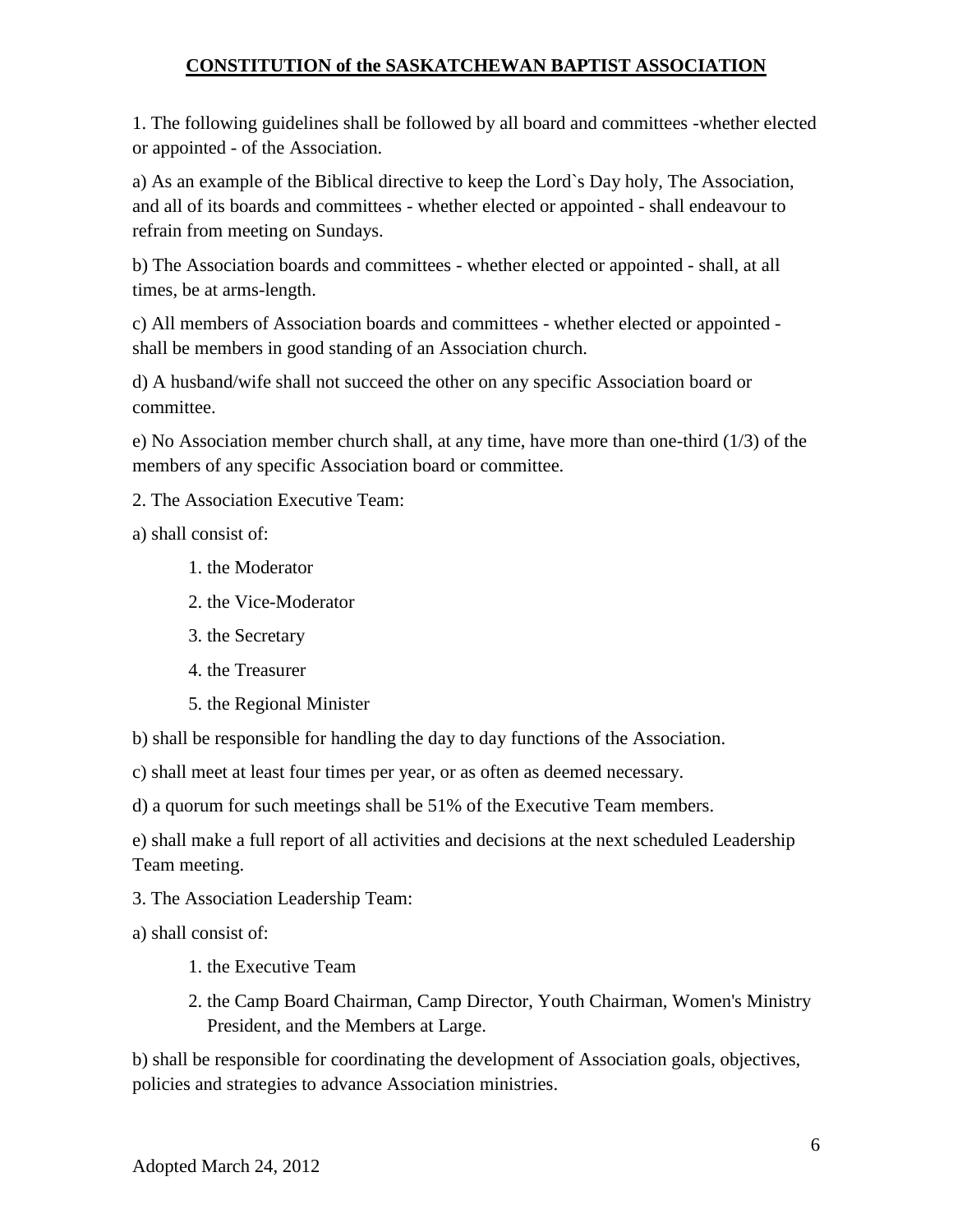c) shall prepare and present an Annual budget of the Association for approval at the Annual meeting of the Association.

d) shall meet at least four times per year or as often as deemed necessary to conduct the business of the Association. A quorum for such meetings shall be 51% of the Leadership Team members.

e) may, by a two-thirds (2/3) majority vote, call an emergency business meeting of the Association provided notice of such a meeting shall be given not less than ninety-six (96) hours before the time when the meeting is to be held. Such notice may be written, electronically communicated, or by telephone.

f) shall have full power to act on behalf of the Association between its meetings, except that it shall not have the authority to change the Constitution of the Association or to act contrary to the same.

g) It shall have power to appoint such committees from its membership and from the membership of the Association as it shall deem necessary.

## **ARTICLE IX Boards and Committees**

All boards and committees are responsible to report to and communicate with the Association Leadership Team, unless otherwise specified.

1. The Credentials Committee:

a) shall consist of three elected members, the moderator, and the regional minister.

b) shall carry out those responsibilities as stated in the North American Baptist "Credentialing Guidelines on Ordination and Licensure", June 2011 edition.

c) shall report to the Moderator.

2. Growth and Multiplication Committee:

a) shall ensure the development of the vision and the implementation of multiplying, missional communities by equipping leaders and churches to become missional, in order to multiply and transform their neighbourhoods and communities

b) shall be appointed by the Association Leadership Team

3. The Nominating Committee:

a) shall consist of three (3) members elected at the Annual Meeting of the Association, to function during the coming year.

b) shall seek to select one name for each vacant office to present to the Association.

4. The Balloting and Scrutineers Committee: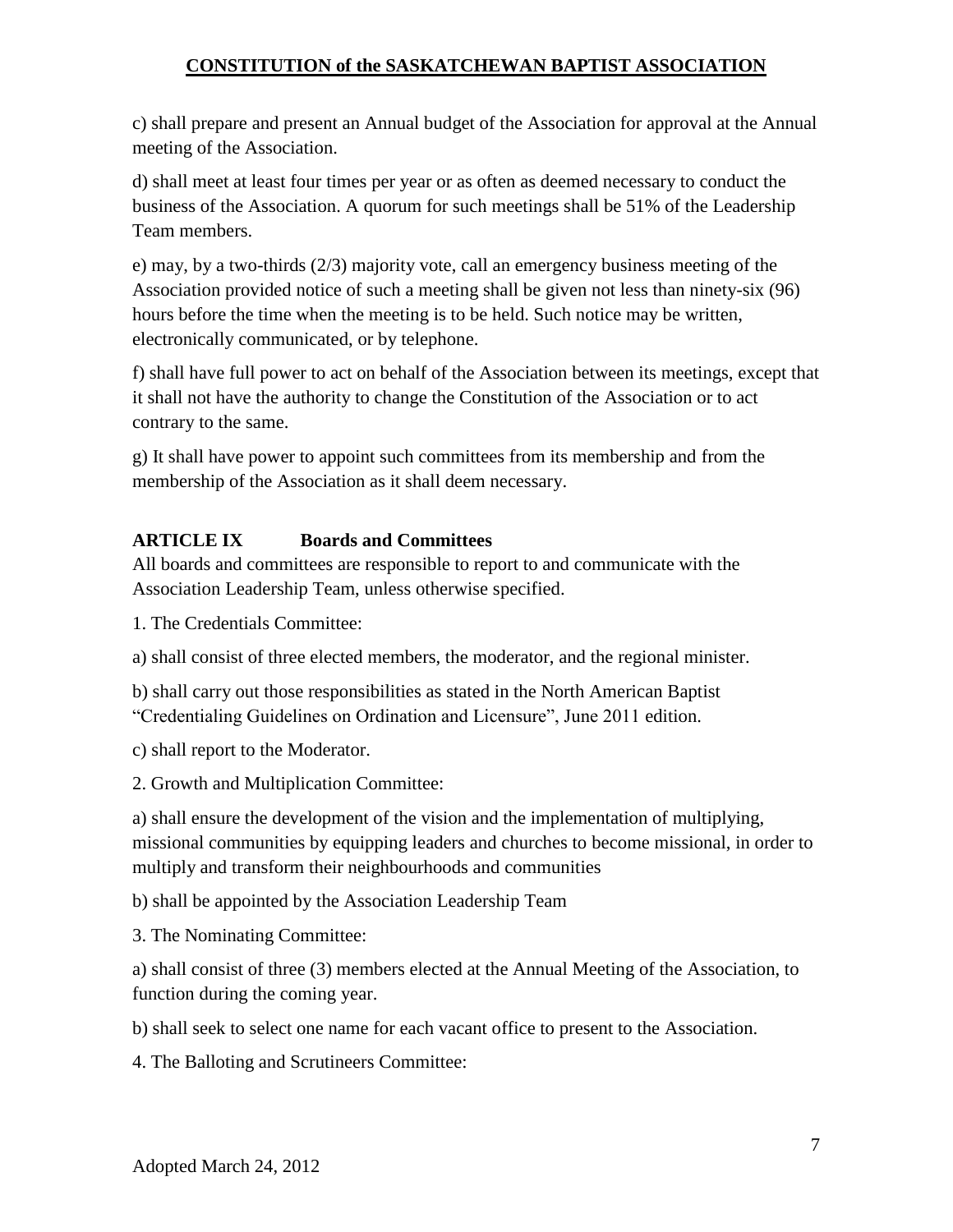a) shall consist of three (3) members appointed by the Vice-Moderator for the current session.

b) shall distribute, collect and count the ballots, presenting the results to the Moderator.

c) shall ensure that the guidelines of the Association regarding delegate representation are observed.

5. The Good Spirit Bible Camp Board:

a) shall consist of the following voting members:

- 1. Camp Board Chairperson
- 2. The Camp Director
- 3. Camp Board Secretary
- 4. Camp Board Treasurer
- 5. up to 6 members at large who have been appointed by the Executive Team in consultation with the Chairman.

b) shall set direction and enact policies to govern Good Spirit Bible Camp and its volunteer and paid staff.

c) shall prepare an annual estimated operating budget to be presented to the Association at the Annual Meeting

d) shall have the camp treasurer's records duly audited

e) The Camp Director shall hire or appoint all summer volunteer and paid staff, following the policy manual of GSBC.

f) The Camp Director shall make the Association membership aware of any needs and concerns that are evident in the Camp's operation, and recommend steps to control, alleviate, or eliminate the problem or concern.

g) The Camp Board shall have the authority to appoint and delegate any special committee(s) to fulfill specific needs at the Camp.

h) The Camp Director shall be ex-officio on all GSBC boards and committees

i) In the event that GSBC is without a Camp Director, the Camp Board Chairman is authorized to perform the duties of the Camp Director, or to appoint members of the GSBC Board to perform specific functions.

## **ARTICLE X Election Procedures**

The Nominations Committee shall seek to select at least one name for each office coming vacant. Further nominations may be made from the floor at the Association Annual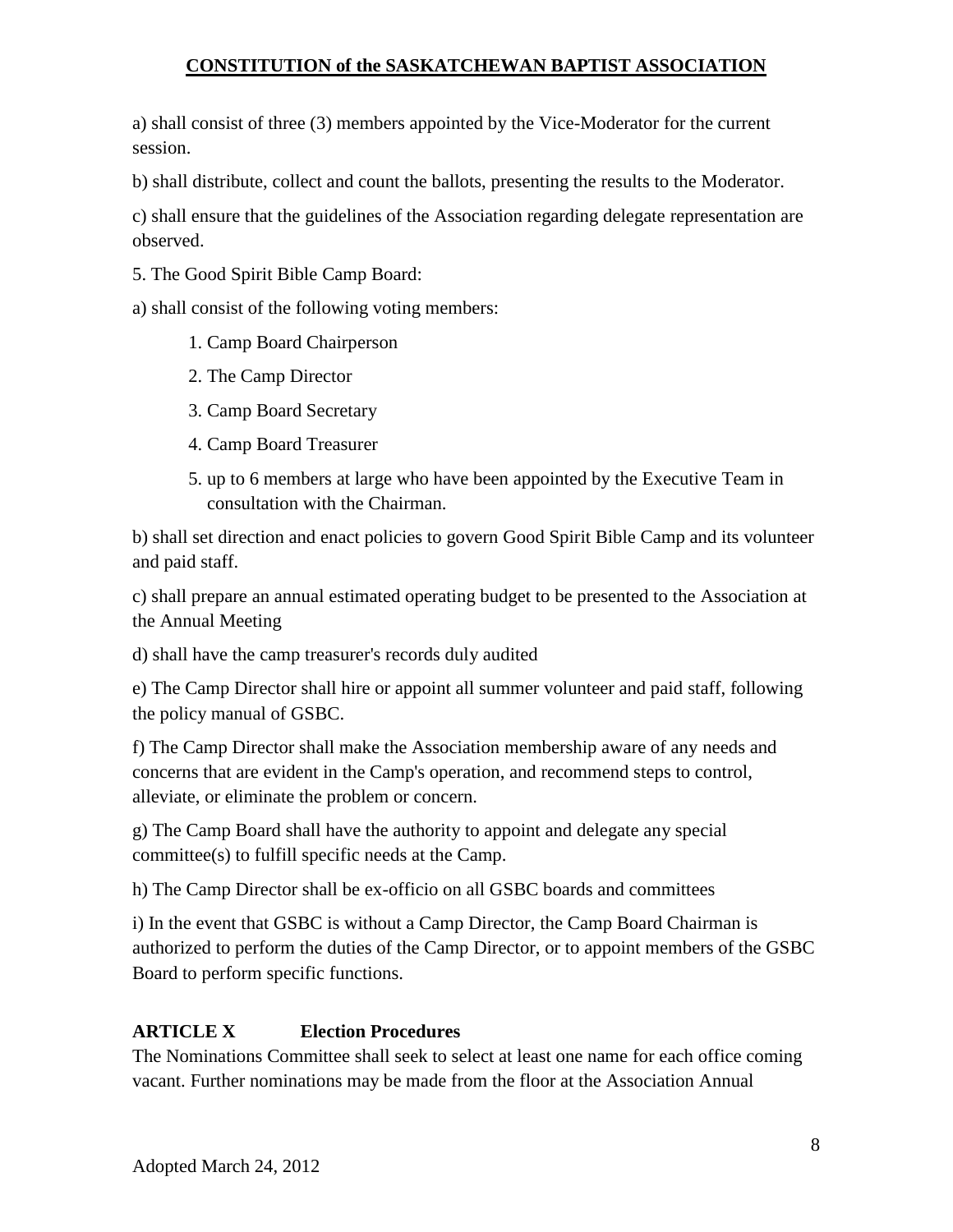Meeting, with prior consent of the candidate. Election shall be made by ballot and a majority of ballots cast is required for an election to office.

# **ARTICLE XI Voting Procedures**

Standard procedure for voting shall be:

1. A Standing Vote

2. A Counted Standing Vote shall be used if the vote seems too close to call, of if the decision of the chair is appealed by a member.

3. A Ballot Vote shall be used if called for by the membership.

4. Electronic or proxy votes may be used in special cases, such as a decision required by the membership between meetings. The Executive Team shall determine if such methods are necessary and shall inform the membership of the intention to use such methods at least 2 weeks prior to calling for the decision.

5. The Credentials Committee shall serve as the Scruiteneers of such electronic or proxy voting, and shall, by written, electronically communicated means, or by telephone, communicate the results of such a vote within one week of the close of voting.

# **ARTICLE XII Association Workers**

The Saskatchewan Baptist Association may have need to remunitively compensate workers required for ministry in addition to the Regional Minister. With the approval of the delegates at a duly called Association meeting, the Executive Team may recruit, hire, and terminate such a worker.

## **ARTICLE XIII Amendments**

This Constitution may be amended by a three quarters (3/4) majority vote of the delegates at the Annual Sessions of the Association provided that the proposed amendment has been presented in writing to all member churches at least two months prior to the Annual Meeting of the

Association.

## **ARTICLE XIV Non-Substantive Changes**

The SBA Executive Committee is empowered to make non-substantive changes to the Constitution in order to correct spelling and cross references when it is obvious the cross reference is incorrect. The Executive Committee may also correct the numbering of individual sections to maintain proper numerical sequence and to maintain a consistent style and format of section numbering but not to change the relative order of individual sections. Such non-substantive changes shall require the approval and ratification at the Annual Meeting in accordance with the process.